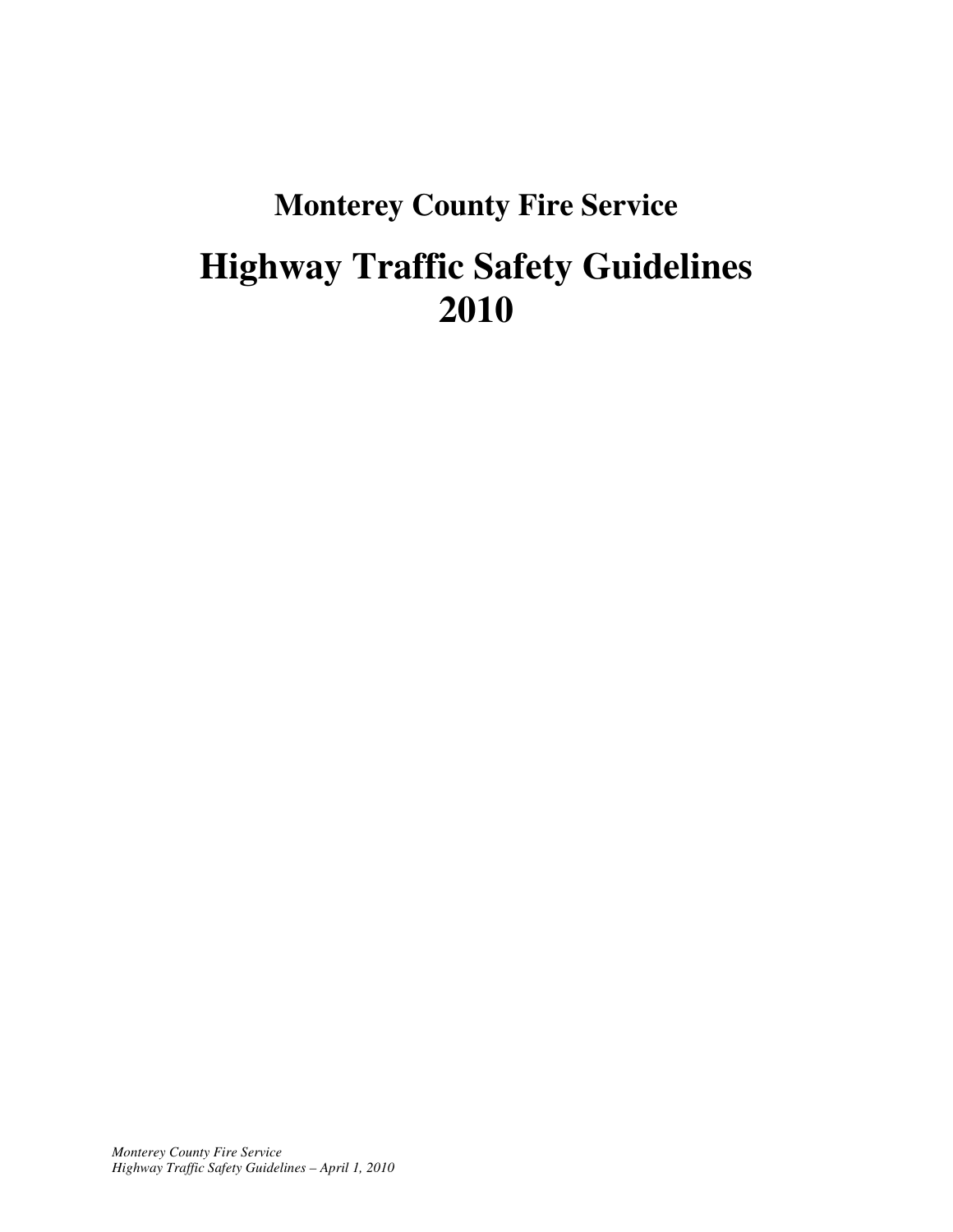# **Table of Contents**

| I.<br><b>Purpose</b> |  |
|----------------------|--|
|----------------------|--|

- **II. Scope III. Overview IV. Guiding Principles Statement V. Terminology / Definitions VI. Response Procedures VII. First Arriving Unit Initial Actions VIII. Emergency Scene Management IX. Advance Warning X. Vehicle Placement XI. Blocking Vehicle XII. Emergency Alert Signal XIII. Scene Safety XIV. General Safety Considerations XV. Highly Visible, Highly Reflective Safety Garments XVI. Emergency Vehicle Lighting XVII. Recommended Minimum Equipment XVIII. EMS Aircraft XIX. Multi Casualty Incidents XX. Training XXI. Reference Material**
- **XXII Diagrams**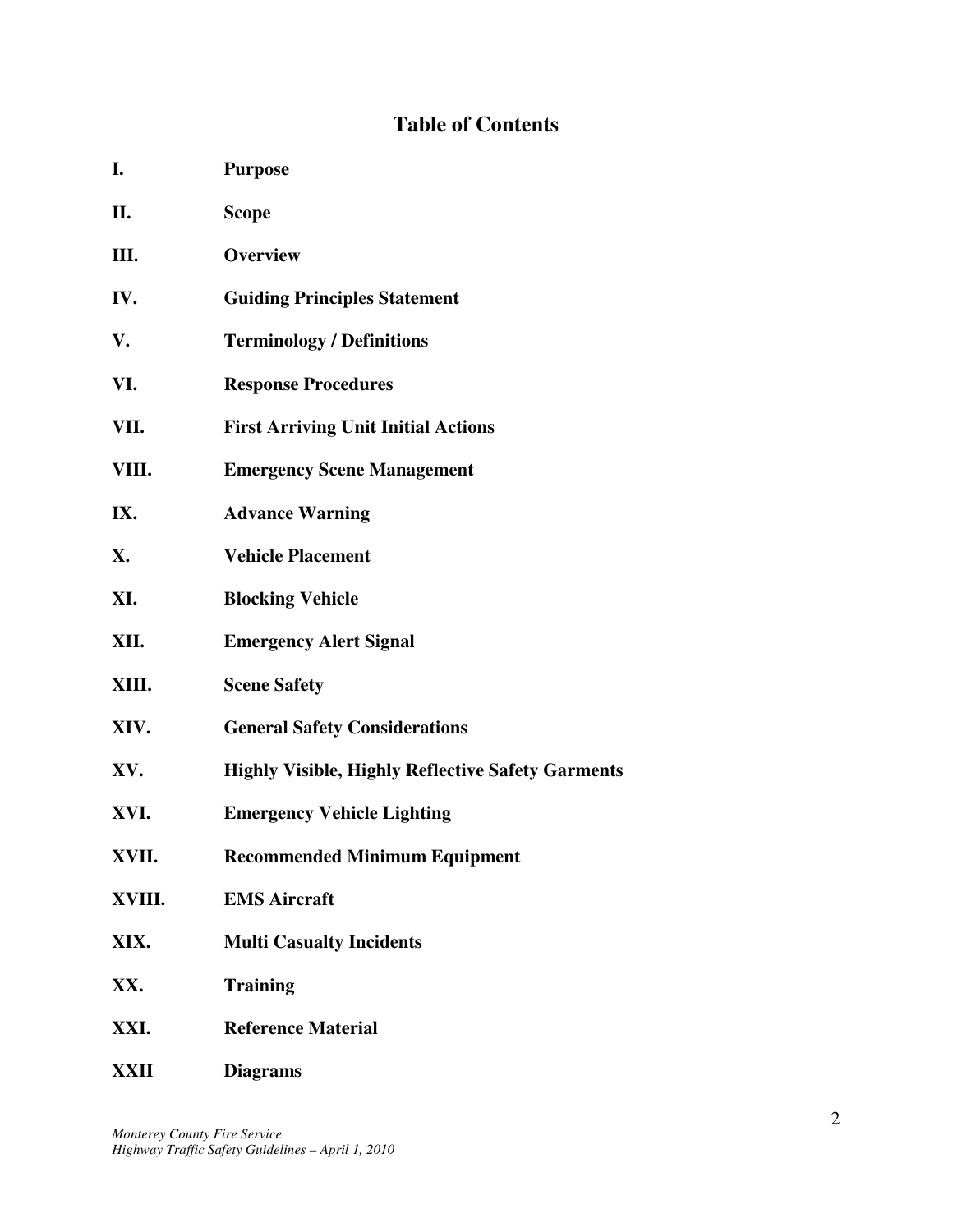# **Monterey County Fire Service Highway Traffic Safety Guidelines**

*Effective: January 6, 2006 Revised: February 24, 2007 February 1, 2009 April 1, 2010* 

#### **I. Purpose:**

The purpose of this document is to provide the Monterey County fire service, and support agency personnel, highway traffic safety guidelines while operating at the scene of a traffic-related incident on or near a highway or roadway. These guidelines are also provided for Monterey County fire service agencies to assist them in complying with nationally recognized standards such as the 2007 Edition of NFPA 1500 Section 8.7 "Traffic Incidents" and 23 CFR 634 from the Federal Highway Administration.

For the purpose of these guidelines, the term "highway" shall mean a way or place of whatever nature, publicly maintained and open to the use of the public for purposes of vehicular travel. The term "highway" and "street" are synonymous.

The use of these guidelines is not intended to conflict with any established local, State, or Federal laws or regulations relating to operations at an emergency or non-emergency trafficrelated incident. The guidelines are provided to assist agencies in meeting such laws and regulations.

The compelling purpose of these guidelines is to increase the level of safety and awareness for emergency responders and support personnel during traffic-related incidents on or near a highway.

#### **II. Scope:**

These guidelines should apply to fire service personnel and agencies that response to, and operate at emergency and non-emergency incidents within Monterey County on any type of highway. These guidelines shall also apply to other agencies and personnel that response to, and operate at emergency or non-emergency traffic-related incidents being controlled by a public safety agency.

#### **III. Overview:**

All emergency responders should understand and appreciate the high risk that personnel are exposed to when operating at a traffic-related incident on or near a highway. Responders should always operate within a protected area at any type of highway incident near motor vehicle traffic.

Always consider that moving vehicles are a threat to your personal safety and a threat to the personnel and equipment that operate on or near a highway. At every traffic-related emergency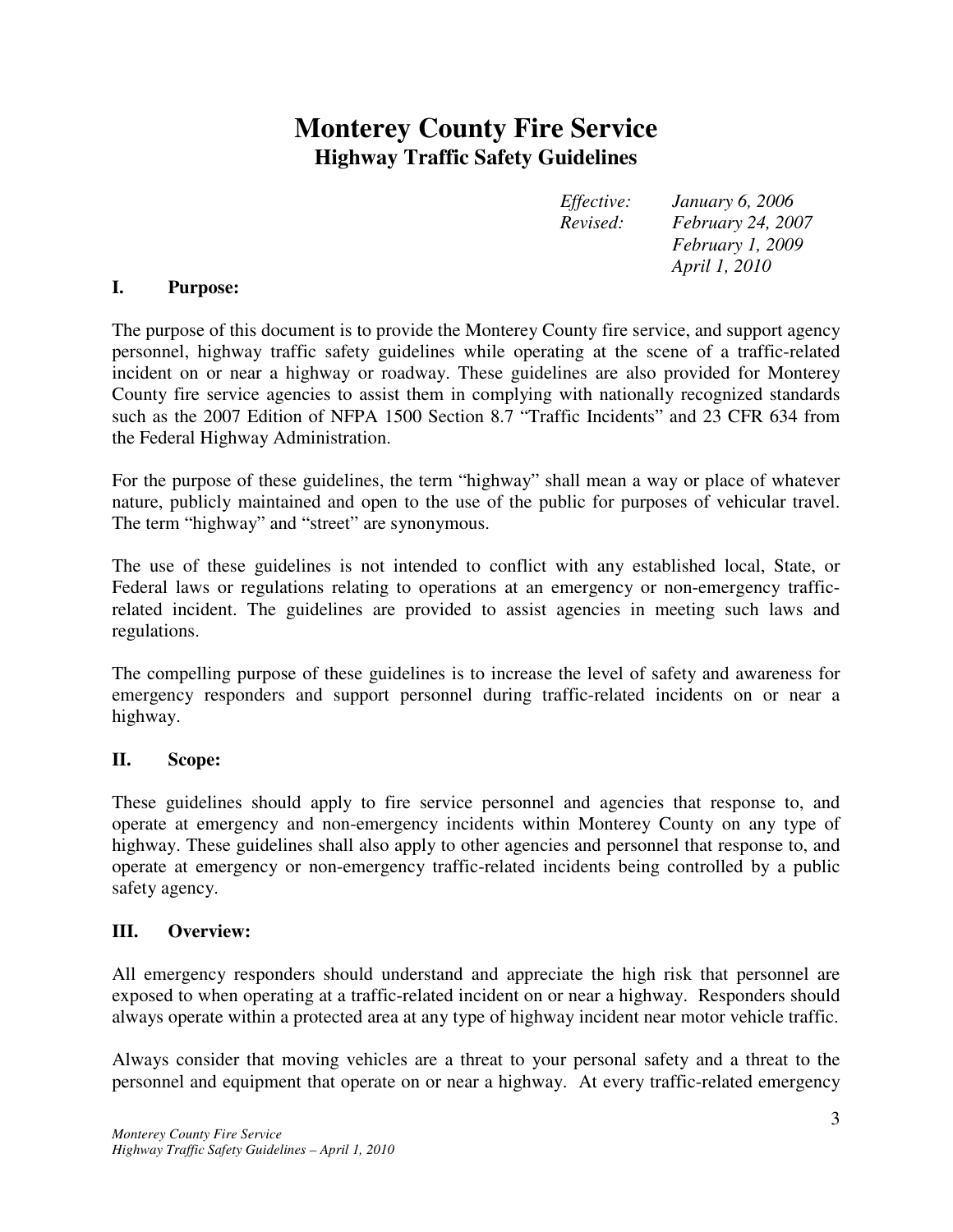incident scene, personnel are exposed to passing motorists with varying degrees of driving ability and attitudes. At any time, a motorist may be driving without a legal driver's license that may have a severe impact on the ability of the driver to operate the motor vehicle in a safe and controlled manner.

Drivers may also display poor or aggressive driving attitudes that would both affect the driver's ability to drive in a safe manner. Approaching vehicles may be driven at speeds from a creeping pace to well beyond the posted speed limit. Some of these vehicle operators may be vision impaired, under the influence of alcohol and/or drugs, or have a medical condition that affects their judgment and impacts their ability to operate a motor vehicle safely and under control. In addition, motorists may be completely oblivious to your presence due to any number of distractions including but not limited to, cell phone use, loud music, personal hygiene activities, children and pets, various electronic devices, inclement weather, terrain, or building obstructions. Approaching motorists will often be looking at the incident scene and not the road in front of them. Assume that all approaching traffic is a threat to your personal safety until proven otherwise.

It should be clearly understood that there is no means of protection or advance warning that will absolutely protect emergency response personnel from hazards or potential hazards while operating at traffic-related incidents. Personnel at these incidents should always be aware of the conditions around them recognizing that they may need to take immediate evasive action to protect themselves or others in the event an errant motorist has entered into the Temporary Traffic Control area.

Understanding that there is no absolute means to protect emergency response personnel at the scene of a traffic-related incident, personnel are urged to constantly keep in mind the "*three guiding principles*" when operating at the scene of a traffic-related incident. Recognizing these three guiding principles will increase the margin of safety for personnel operating at trafficrelated incidents. The three guiding principles are:

- A. Provide Advance Warning
- B. Leave Space
- C. Be Seen

# **IV. Guiding Principles Statement:**

A. *Provide Advance Warning -* Personnel operating at a traffic-related incident, should provide some form of appropriate advance warning to motorists of an approaching emergency scene. Advance warning devices may include signs, traffic cones, flares, barricades, tubular markers, or any other temporary traffic control devices. There are times however, that passive traffic control is appropriate and there is no need for additional measures.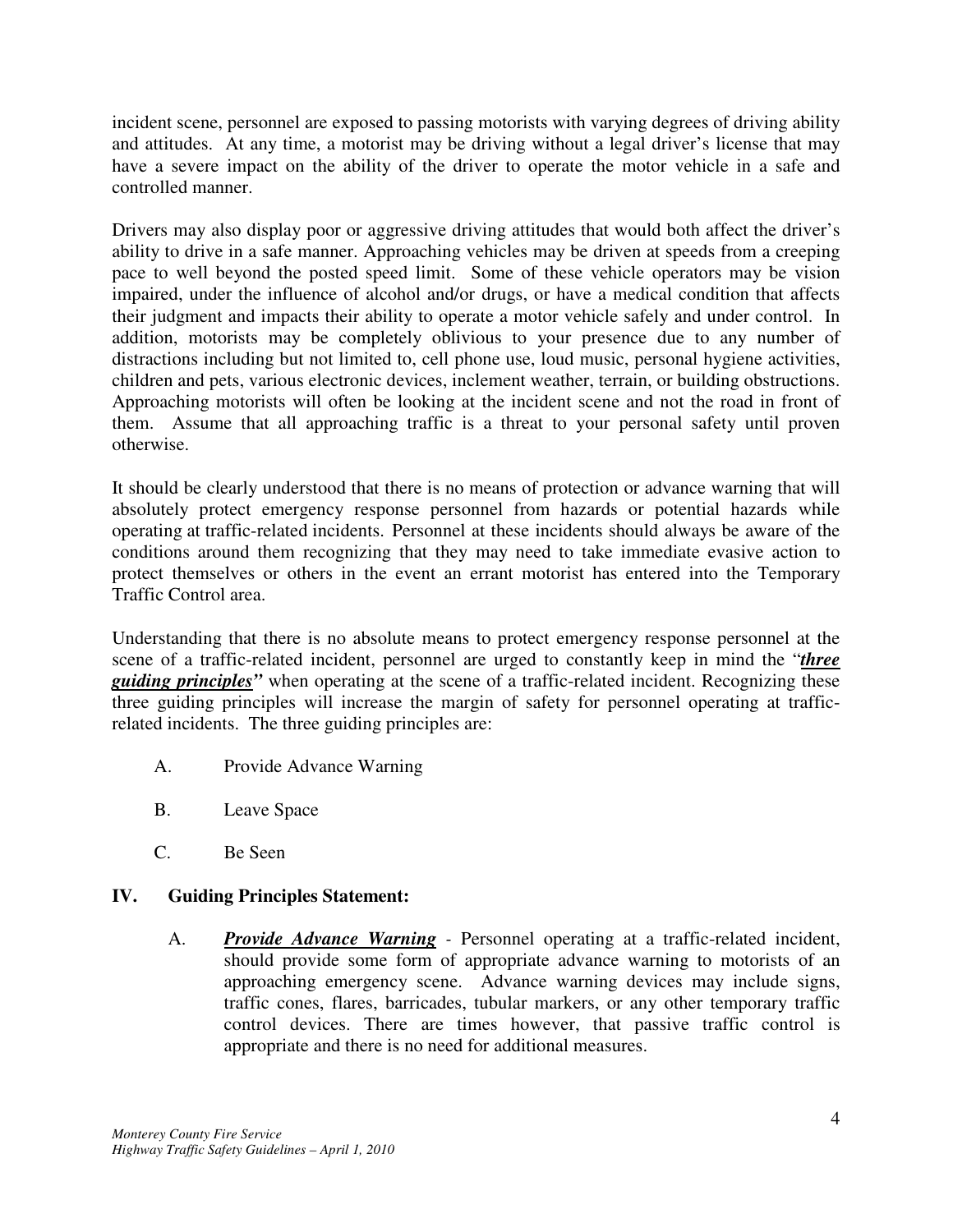- B. *Leave Space* In order to create a safe operating space, personnel should position fire apparatus or other emergency vehicles in a manner that best protects the incident scene and the work area. Such positioning affords protection to personnel from the hazards of working in or near motor vehicle traffic.
- C. *Be Seen* To increase the level of visibility of the emergency response personnel at the scene of a traffic-related incident on, or near a highway with motor vehicle traffic, all personnel should wear a highly-visible, highly-reflective ANSI rated class II garment or vest at a minimum.

#### **V. Terminology / Definitions:**

- A. The following terms shall be used during incident operations, post-incident analysis, and training activities related to working at a traffic-related incident:
	- 1. **Advance Warning** notification procedures that advises approaching motorists of an incident ahead and to prepare for a transition from normal driving status to that required by temporary emergency traffic control measures.
	- 2. **Block** positioning of a vehicle, preferably a fire apparatus, (fire engine, water tender, etc.) at an angle to the lanes of traffic creating a physical barrier between upstream traffic and the work area. Includes "block to the right" or "block to the left" tactics.
	- 3. **Buffer Space / Zone** the distance or space between personnel and block vehicles in the protected work zone and nearby motor vehicle traffic.
	- 4. **Channelizing Devices** lightweight, portable devices used to warn, guide, or delineate traffic such as cones, barricades, or tubular markers.
	- 5. **Downstream** the direction that traffic is moving as vehicles travel away from the incident scene.
	- 6. **Flagging** the act of controlling traffic in such a manner as to cause the safe and smooth flow of traffic past an incident.
	- 7. **Highway** is a way or place of whatever nature, publicly maintained and open to the use of the public for purposes of vehicular travel. Highway includes street.
	- 8. **Incident Space / Zone** the physical area of a highway within which emergency personnel perform their fire, EMS, and rescue tasks at a trafficrelated incident.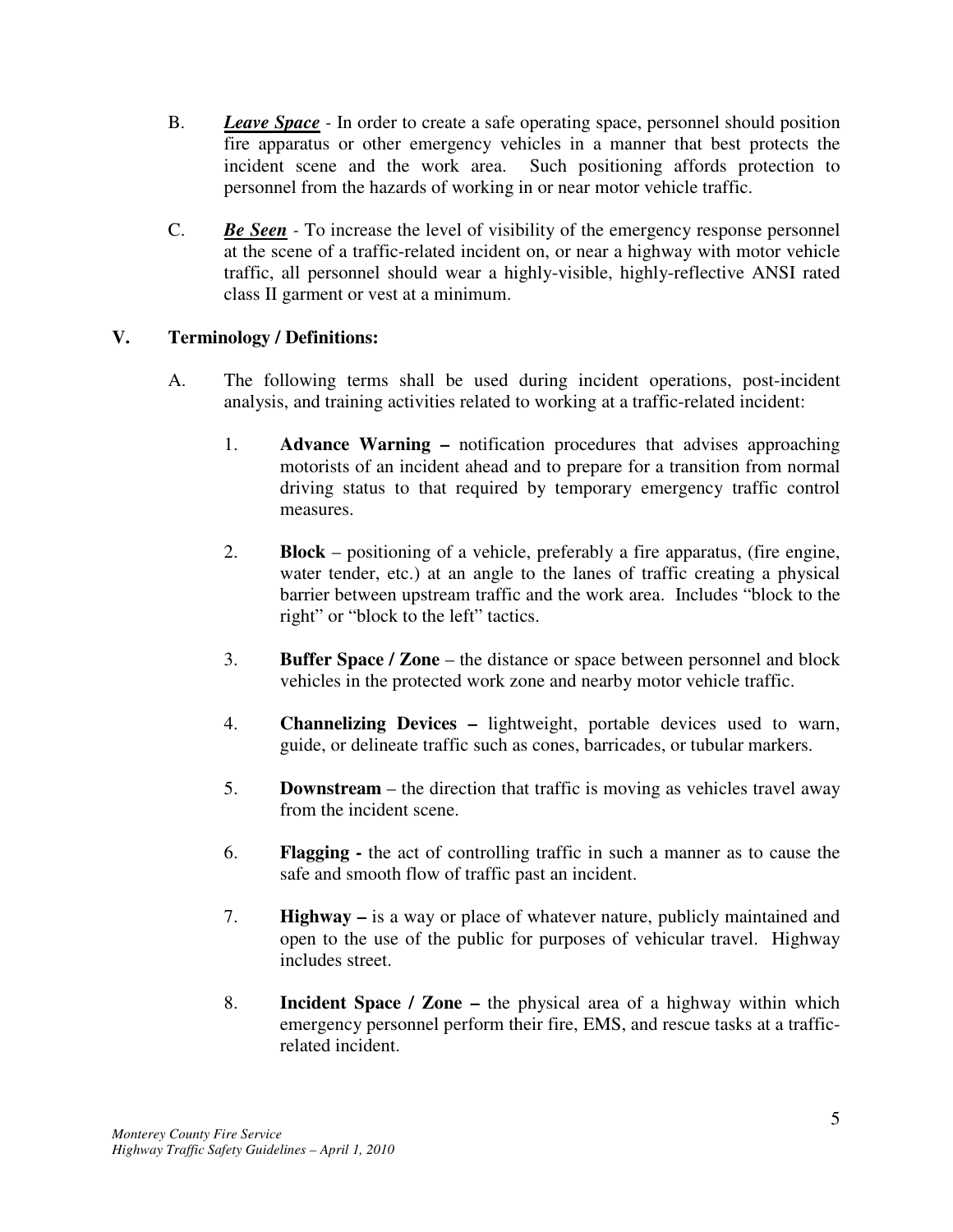- 9. **Lane Identification** refers to the designation of a lane of traffic by assigning a numerical numeral starting from the lane closest to the centerline, with an assigned number of "1", and moving outward to the shoulder or curb of the highway. Thus, a north / south highway with two lanes in each direction would have designated lanes of #1 and #2 in the northbound direction, and lanes #1 and #2 in the southbound direction.
- 10. **Passive Traffic Control** When circumstances (i.e., length of closure, speed of traffic, etc.) dictate that the placement of emergency response vehicles is such that motorists have ample warning of a blockage then additional traffic control measures need not be implemented.
- 11. **Queue Length** the estimated time or distance that vehicles will be slowed or stopped due to an incident on the highway that affects the normal flow of traffic.
- 12. **Roadway** that portion of a highway improved, designed, or ordinarily used for vehicular traffic.
- 13. **Rolling Roadblock** ("round robin") When there is a full closure on a multi-lane roadway, law enforcement will use their emergency lights to get ahead of traffic approaching the queue and slow down the motorists prior to reaching the stopped traffic.
- 14. **Shadow** the protected work area at a traffic-related highway incident that is shielded by the block from fire apparatus or other emergency vehicles.
- 15. **Street** is a way or place of whatever nature, publicly maintained and open to the use of the public for purposes of vehicular travel. Street includes highway.
- 16. **Tangent: -** warning devices such as traffic cones or flares placed from a point extending from the end of the upstream taper along the side of the incident to a point that begins the downstream transition space/zone. The distance between the tangent line and the nearest emergency vehicle should be no less than 8 feet at a minimum.
- 17. **Taper** the action of merging one or more lanes of traffic into fewer moving lanes.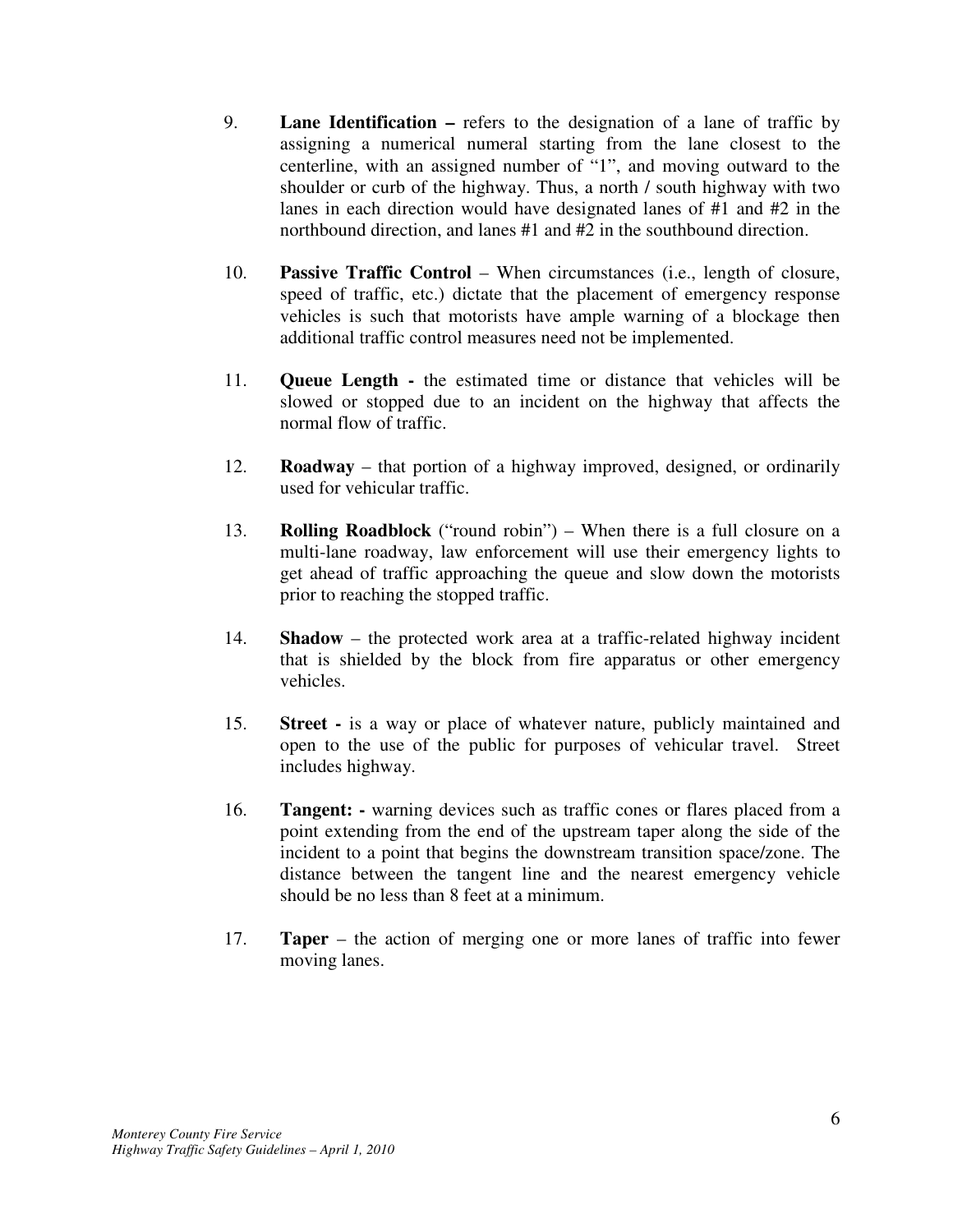- 18. **Temporary Traffic Controls Devices**  items such as cones, signs, or flares used to warn or guide traffic on a highway. The primary functions of Temporary Traffic Controls Devices at a Traffic Incident Management Area are to move road users reasonably safely and expeditiously past or around the traffic incident, to reduce the likelihood of secondary traffic collisions, and to preclude unnecessary use of the surrounding local road system.
- 19. **Termination Space/Zone –** Where traffic is returned to its normal path or flow.
- 20. **Traffic Incident Management Area** a portion or area of a highway where in response to a road user incident, natural disaster, hazardous materials spill, or other unplanned event, authorized officials impose temporary traffic controls. The Traffic Incident Management Area extends from the point of the first warning device to an area where the vehicles return to their original lane alignment and are clear of the incident.
- 21. **Transition Space/Zone** the area where traffic is moved out of its normal path to comply with traffic control measurers established at the emergency incident.
- 22. **Upstream** the direction that traffic is moving as vehicles in the affected lanes approach the incident scene.

#### **VI. Response Procedures:**

- A. Emergency vehicles responding to a traffic-related incident shall proceed to the incident at a response code that is authorized by their agency. The first arriving unit at the scene of the traffic-related incident shall make a determination, based on the nature or severity of the incident, as to whether other responding units should increase the code of their response, decrease the code of their response, or cancel their response all together.
- B. It is recommended that at least two emergency vehicles from a public safety agency, excluding a responding ambulance, respond to any report of a trafficrelated incident.
	- 1. For the purposes of this section, the second emergency response vehicle may be a law enforcement unit providing confirmation can be made that a law enforcement vehicle is responding to the incident.
- C. Responding to a traffic-related incident in a privately owned vehicle without being equipped with emergency lighting or other warning devices is highly discouraged and not recommended by these guidelines.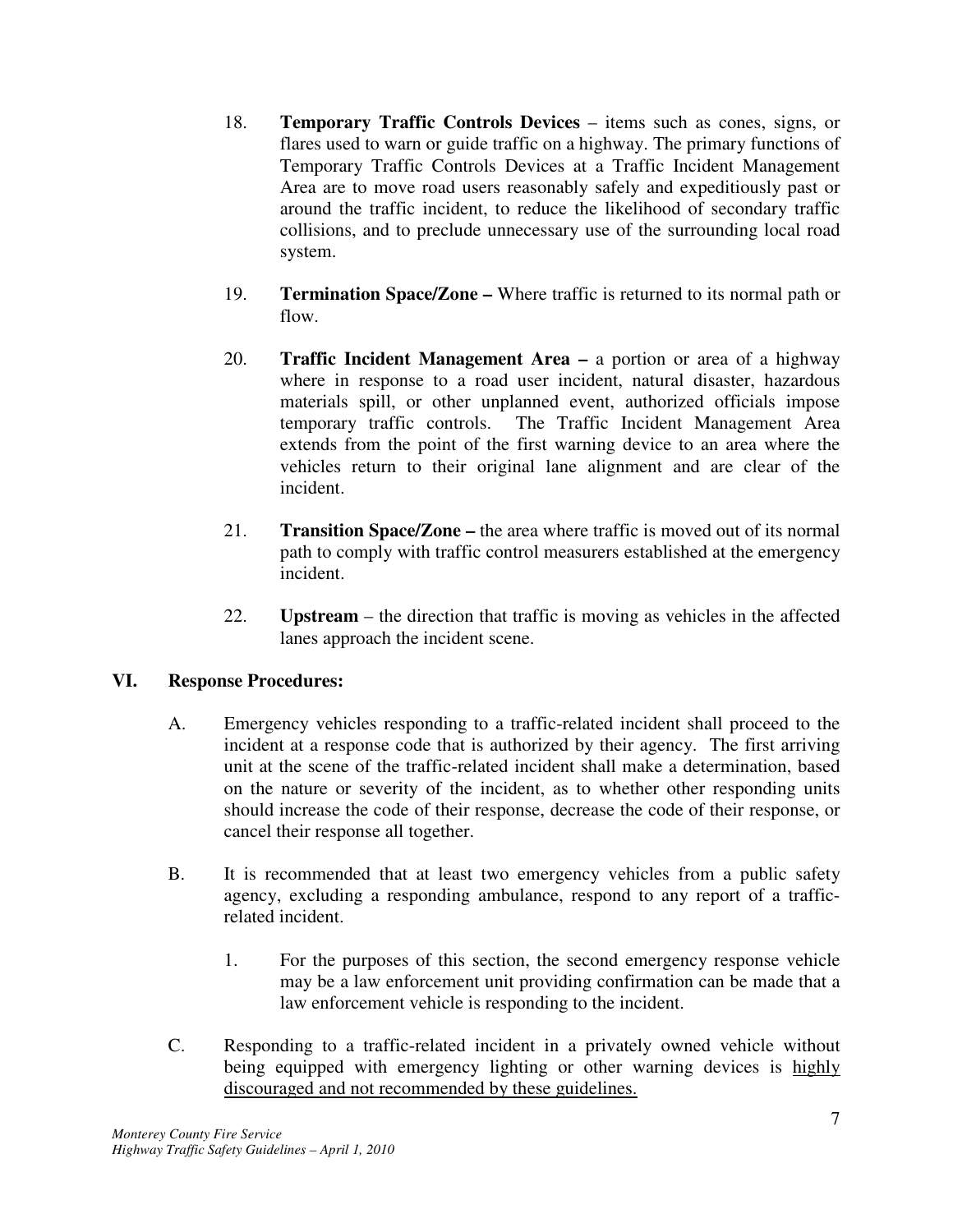D. Whenever an on-scene law enforcement agency has assumed incident command and cancels responding fire and EMS agencies, these responding agencies should comply with this request and cancel their response. Be mindful that an over response by fire, EMS, and law enforcement agencies can make a reasonably safe scene unsafe by the shear number of vehicles and vehicle placement that must be managed by the Incident Commander.

#### **VII. First Arriving Unit Initial Actions:**

- A. In accordance with NFPA 1500 Section 8.7.7, the first arriving unit or apparatus shall ensure that traffic is controlled before addressing the emergency operations.
- B. Report-of-Conditions: The first arriving emergency response vehicle at the scene of a traffic-related incident should provide a report-of-conditions to include the following:
	- 1. Accurate location.
	- 2. Type of incident, i.e.: traffic collision, vehicle fire, etc.
	- 3. Amount of vehicles involved, if known.
	- 4. Traffic conditions such as number of lanes blocked including lane number(s).
	- 5. Initial resources needed such as continuing all responding, or canceling unneeded units.
	- 6. Initial actions taken such as investigating with update to follow, conducting fire attack, etc.
- C. Size-Up: Once the initial report-of-conditions is given, a more complete size-up of the incident should be conducted and then transmitted when the information is available. The size-up should include:
	- 1. Need for traffic control including advance warning and, or, temporary traffic control devices.
	- 2. Number of victims, types and numbers of injuries (major injuries, minor injuries, persons trapped, etc)
	- 3. Notification to incoming units of the best access.
	- 4. Scene hazards involved such as fire, hazardous materials, engine fluids, scattered debris, etc.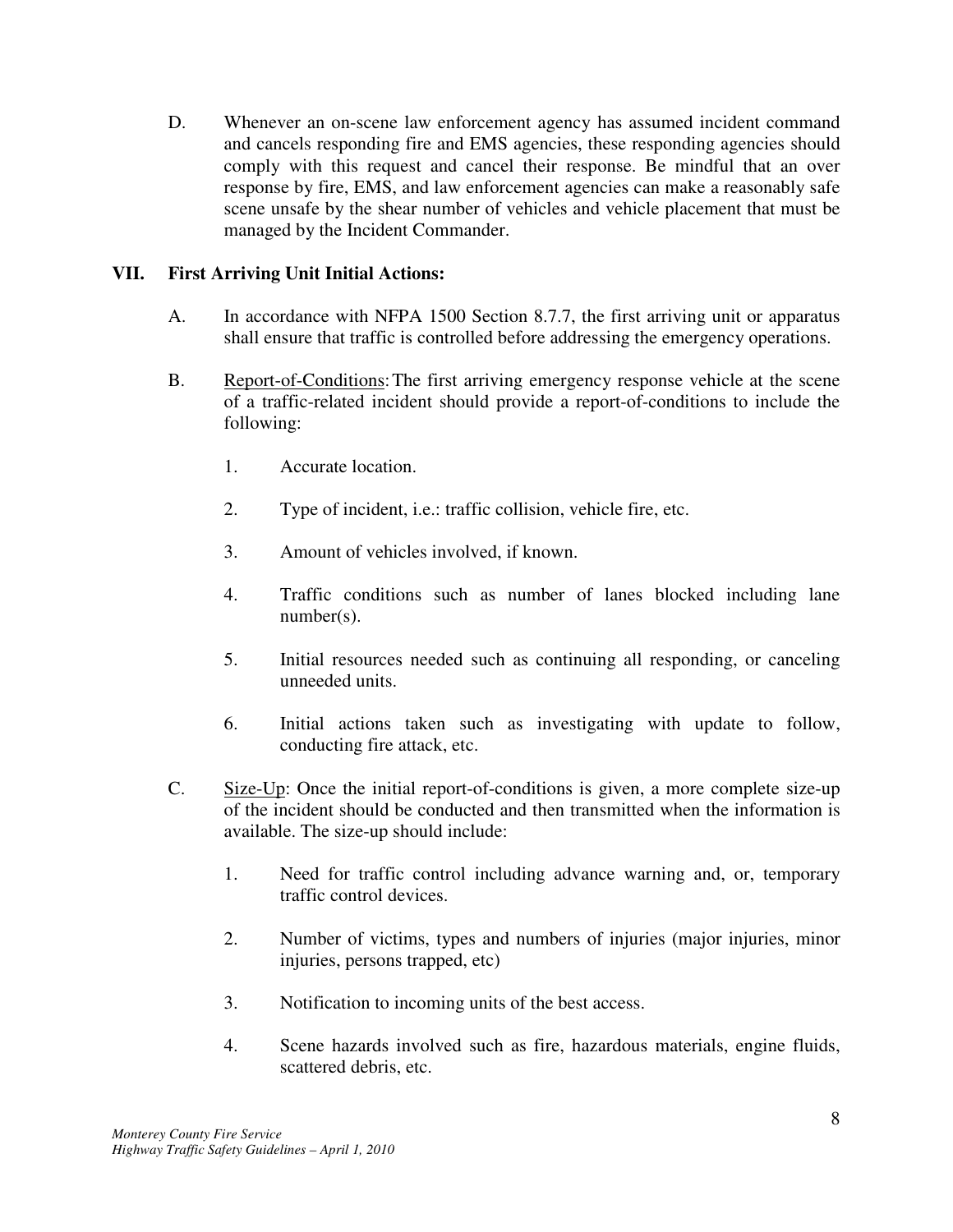- 5. Obstructions such as fallen utility poles, downed wires, etc.
- 6. Additional resources needed such as engine companies, ambulances, EMS aircraft, towing vehicles, etc.
- 7. Cancellation of unneeded resources.
- 8. Assignments to incoming units such as placement of "block" vehicle, placement of advance warning devices, extrication assignment, etc.

#### **VIII. Emergency Scene Management:**

A. Scene Management Responsibility:

Scene management responsibility for a traffic-related incident shall be vested in the appropriate public safety agency having primary investigative authority for the incident. For a traffic-related incident, this is normally the law enforcement agency for the jurisdiction where the incident has occurred.

During a traffic related incident, traffic control is generally the responsibility of the law enforcement agency having primary investigative authority for the incident. Fire and EMS agencies may institute short-term traffic control measures for the protection of emergency response personnel during the initial stages of the incident. Long-term traffic control measures and overall scene management will remain with the appropriate law enforcement agency.

While still maintaining overall incident scene management responsibility, the vested public safety agency having primary investigative authority of a trafficrelated incident may designate incident command to another appropriate public safety agency in order to effectively and efficiently manage and coordinate the emergency operations needed at the incident. These emergency operations may include extrication of victims, treatment and transportation of patients, hazard mitigation, requesting resources such as additional fire service vehicles, ambulances, EMS Aircraft, and placement of temporary traffic control devices.

B. Unified Command:

For traffic-related incidents involving multiple public safety and support agencies, a unified command should be implemented.

- C. Incident Command:
	- 1. At any traffic-related incident, the incident command system should be utilized and the appropriate positional assignments be given based on the nature of the incident.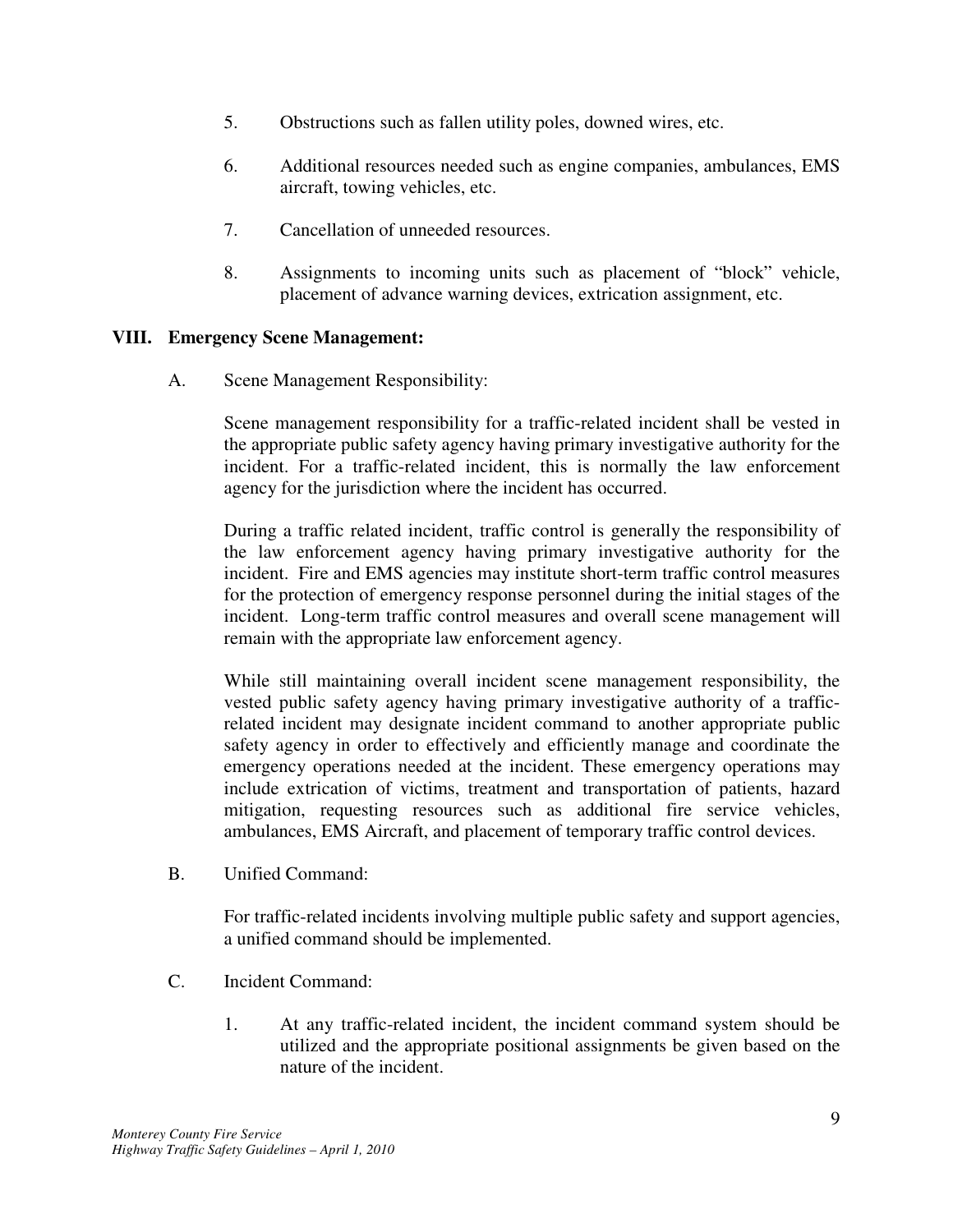- 2. For fire service agencies operating at the scene of a traffic-related incident that involves multiple agencies, the Incident Command System shall be utilized in accordance with standard practices.
- 3. All requests for additional resources by fire service agencies through the mutual aid system shall be requested through Firecom or agency communications following standard procedures.
- 4. All radio communications used by fire service agencies at the scene of a traffic-related incident shall follow the Monterey County Fire Chief's Association Fire Radio Communications Policy and Procedures including the use of command and tactical frequencies.

#### **IX. Advance Warning:**

Properly positioned and placed advance warning devices for motorists approaching a trafficrelated incident will help increase the level of safety for personnel operating at the incident scene. Advance warning devices will also assist motorists in preparing for driving adjustments that may be needed to safely negotiate their vehicle around an emergency incident or make adjustments to the normal flow of traffic.

Based on the duration of the incident, the proximity of the actual incident to the highway, the impact the incident has on the flow of traffic, and in accordance with NFPA 1500 8.7.5 appropriate and effective advanced warning is highly recommended at the scene of a trafficrelated incident.

Advanced warning can be accomplished with the use of temporary traffic control devices such as warning signs, traffic cones, flares, barricades, tubular markers, or vehicles positioned well upstream from the incident with rear amber lights flashing giving motorists an advance warning of an emergency incident ahead.

- A. Specific examples of advance warning for a traffic-related incident on a multilane highway with a single lane blocked and motor vehicle traffic traveling at high speeds may include:
	- 1. "Emergency Scene Ahead" sign should be placed both upstream and downstream from the incident at a distance that provides adequate advance warning to the approaching motorist.
	- 2. Traffic Cones to create a taper affect directing moving traffic to lanes not impacted by the incident starting at a point that allows adequate distance for the moving traffic to be safely diverted away from the incident.
		- a. Remember that traffic cones identify and only suggest the tapering away from the incident and do not guarantee motorists will follow the designated cone pattern.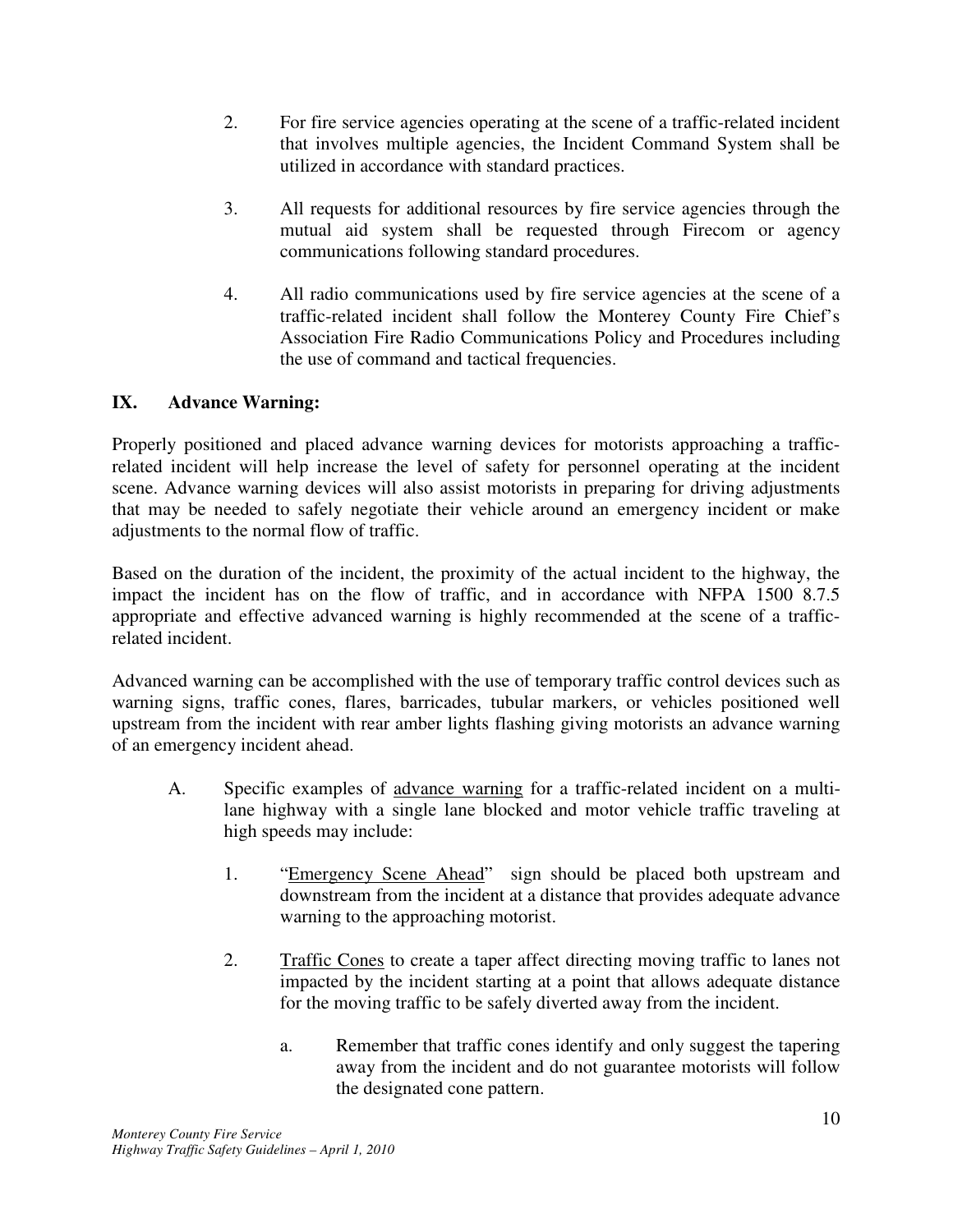- b. Tapers should be gradual allowing motorists plenty of time and distance to alter their direction of travel.
- c. The traffic cone taper should end no closer than 100' to the first block vehicle in order to create a buffer space between the taper and the block vehicle.
- d. The traffic cone pattern should continue along the side of the incident creating a tangent line and then eventually end with a taper starting at a safe distance downstream from the incident that allows the traffic to safely resume a normal pattern.
- e. When creating a taper, traffic cones should be placed apart at a distance equal to the posted speed limit in feet. Based on the flow of traffic, the distance apart may be adjusted to provide for the optimum effective use of the cones.
- 3. Any other advance warning devices that would warn or alert the approaching motor vehicle traffic that an emergency scene is ahead and that traffic diversions may soon be necessary.
- B. In accordance with NFPA 1500 Section 8.7.6, "warning devices shall be placed and utilized with proper consideration given to visual obstructions such as hills, curves, blind spots, or unusual localized weather conditions such a fog or rain."

# **X. Vehicle Placement:**

- A. The following should be considered when determining vehicle placement at a traffic related incident.
	- 1. As the first arriving emergency vehicle approaches the scene, determine the size of the incident space based on the number and location of involved vehicles, debris field, patient triage and treatment area, extrication area, and tool cache area.
	- 2. Whenever possible, position first arriving apparatus to protect the scene.
	- 3. Initial apparatus placement should provide a workspace protected from traffic approaching in at least one direction.
	- 4. All other apparatus should park "downstream" from blocking apparatus.
	- 5. Ambulances should always be parked "downstream" from the actual incident positioned within the protected work area with their rear patient loading door area angled away from the nearest lanes of moving traffic.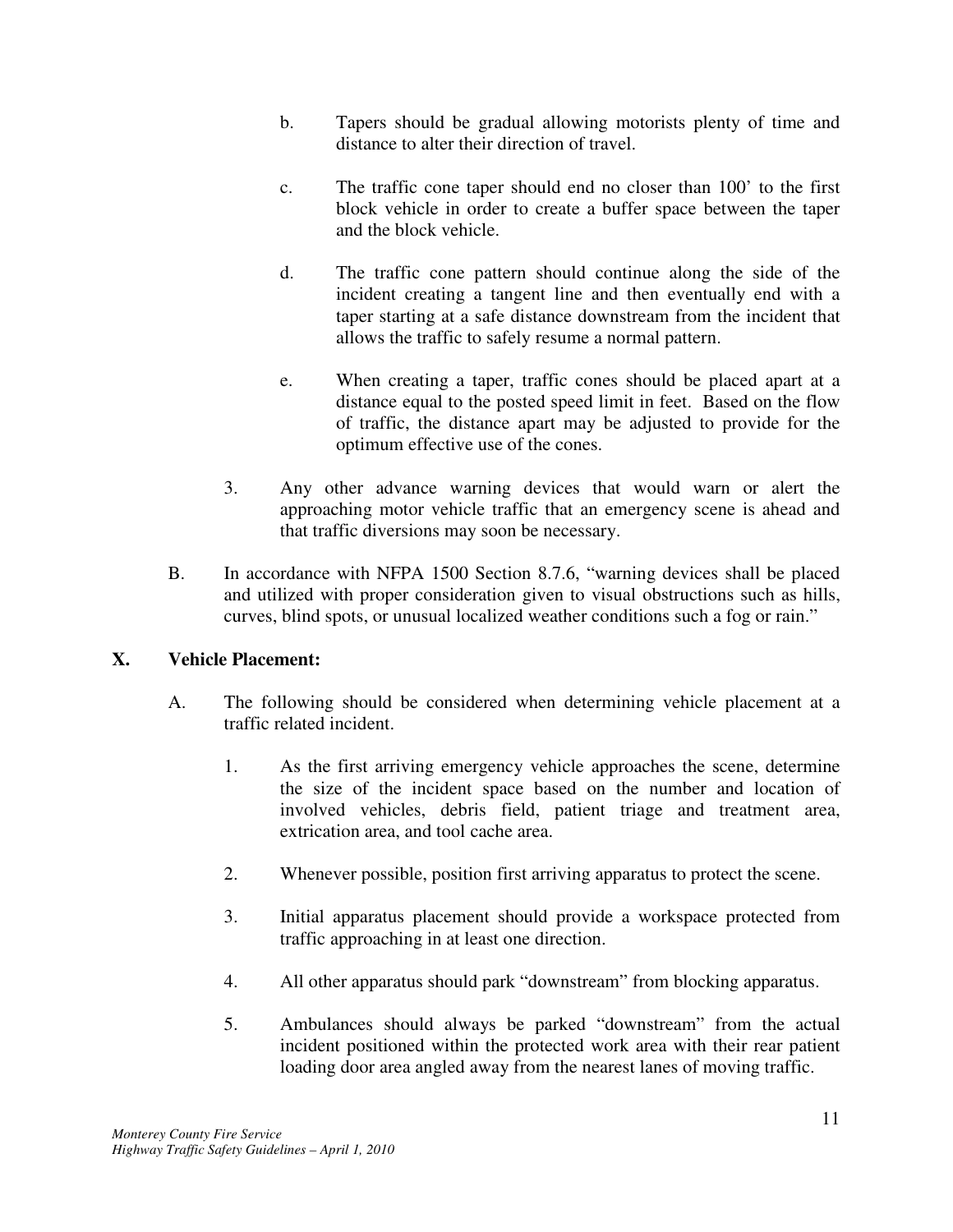- a. All patient loading into ambulances is accomplished from within a protected work zone.
- b. Ambulances should not park in the opposite lanes of traffic from the incident.
- c. Ambulances should not be used as a "block" vehicle if other resources are available.
- 6. If at all possible, avoid parking emergency vehicles in the opposite lanes of traffic that require personnel to cross over traffic lanes, medians, or barriers in order to reach the incident scene. Parking in the opposite lanes of traffic provides no protection for the vehicle or the personnel attempting to reach the incident scene.
	- a. It is safer to drive past the incident locating a safe area to turnaround and approach from the upstream direction eventually parking downstream from the incident.
	- b. If approaching from the downstream direction, it is better to park in the area downstream from the incident in the same lanes of traffic where the incident has occurred rather than parking in the opposite lanes of traffic.
- 7. If the traffic related incident has occurred in the center of a two-lane highway, it may be necessary to position block vehicles on either side of the incident directing traffic towards the shoulders, or to shut the roadway down completely.

# **XI. Blocking Vehicle:**

- A. In accordance with NFPA 1500 8.7.4 "Fire apparatus shall be placed in a blocking position, so if it is struck it will protect members and other persons at the accident scene." When using a blocking vehicle, the following should be considered:
	- 1. "Blocking" is the action of positioning an apparatus or a vehicle at an angle to halt the flow of moving traffic in one or more lanes.
	- 2. Larger apparatus such as fire engines, water tenders, etc., provide the best "block."
	- 3. Passenger type vehicles can "block" but they do not offer the same protection as larger vehicles.
	- 4. The front wheels of the "block" vehicle should be tuned away from the work area.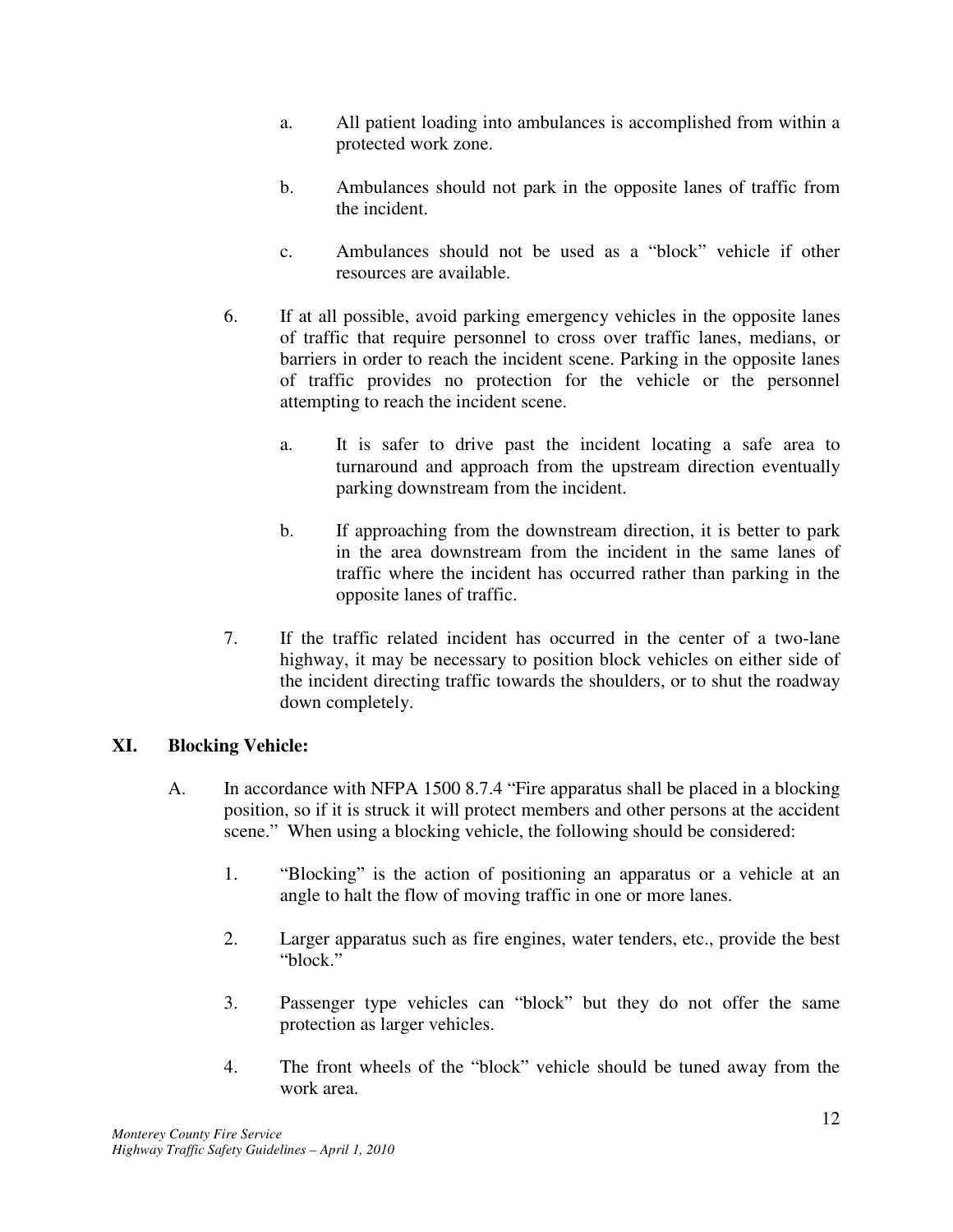5. A "blocking" action may be a "block to the right" or "block to the left" tactic based on the situation that will provide the best margin of safety for the emergency personnel operating at the scene.

*Note: The exact angle and position of the "block" will be based on a number of factors including position of operator, location of pump panel, use of pump panel, location of specialized equipment, and highway configuration.* 

- 6. The upstream side of the blocking apparatus will always be a "NO STAND" zone.
- 7. For a first arriving engine company where a charged hose line may be needed, block so that the pump panel is "downstream", on the opposite side of on-coming traffic.
- 8. Always "block" the most critical or highest traffic volume lane, or lanes, first.
- 9. When possible, use fire apparatus to block the traffic lane that is already obstructed by the incident.
- 10. The position of blocking apparatus shall take into consideration all factors that limit sight distance of the approaching traffic including lighting conditions, visibility, road conditions, curves, bridges, and over and under passes. Position of block vehicles should be performed under close coordination with law enforcement agencies.
- 11. When positioning a "block" vehicle on a highway with high-speed traffic, the block vehicle should be no closer than 100 - 150 feet from the involved vehicles of the traffic-related incident.

#### **XII. Emergency Alert Signal:**

- A. An emergency alert signal shall be sounded when it is observed that an errant vehicle is approaching the incident scene that will jeopardize the safety of any emergency worker present.
- B. Since emergency workers may only have seconds to respond to an approaching errant vehicle, the emergency alert signal at the scene of a traffic-related incident will be *any sounding* of an air horn, either from an emergency vehicle or from a hand held unit, the blowing of a whistle, or a person yelling the words "*LOOK OUT!"*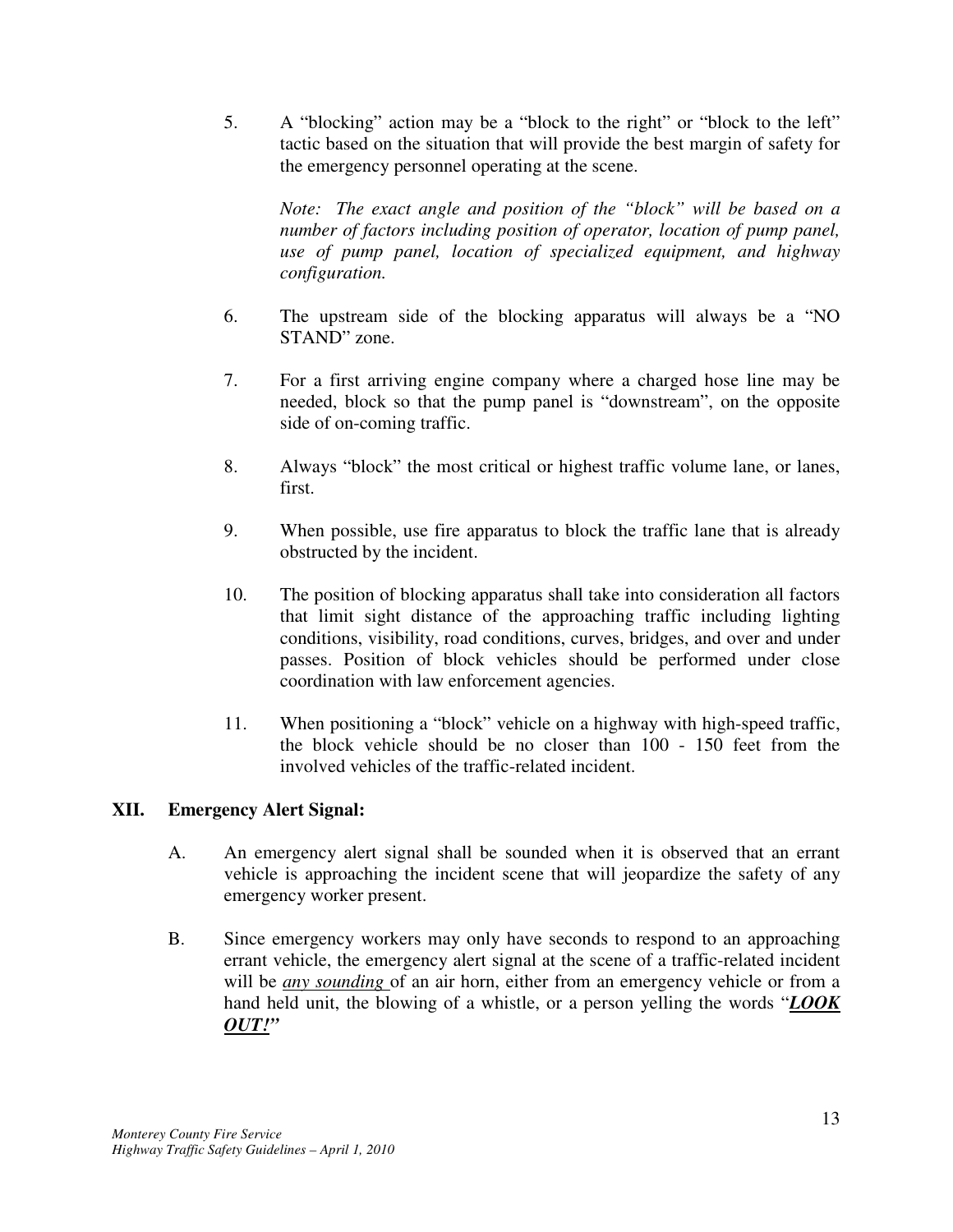C. Upon the sound of the emergency alert signal, personnel operating at the incident will immediately stop performing any activity or task, look around for the approaching threat, and then based on the nature or direction of the threat, will take immediate evasive action moving to a safe area away from the direction of the approaching threat.

#### **XIII. Scene Safety:**

- A. At an emergency incident, safety is everybody's responsibility. Keeping this in mind, and due to the inherent danger of operating at a traffic-related incident, a Safety Officer is recommended for fire agency and EMS on-scene activities. Functions of the Safety Officer would include:
	- 1. Monitor the use of PPE including the use of highly reflective, highly visible, garments for all fire and EMS personnel.
	- 2. Evaluate the appropriate use of emergency warning lights on emergency vehicles.
	- 3. Monitor activities of emergency responders ensuring personnel limit the amount of time spent in high hazard areas.
	- 4. Ensure that temporary traffic control devices and blocking vehicles are used effectively and contribute to the overall safety of the incident, coordinated with on-scene law enforcement.
	- 5. Sounding of the emergency alert signal when an errant vehicle jeopardizes the safety of any emergency worker at the scene.

#### **XIV. General Safety Considerations:**

- A. When operating on a highway or roadway at a traffic related incident, the following general safety guidelines should be considered:
	- 1. Never trust approaching motor vehicle traffic.
	- 2. Avoid turning your back to approaching motor vehicle traffic.
	- 3. Always look before you move.
	- 4. Always keep an eye on motor vehicle traffic.
	- 5. Post traffic lookout personnel as needed.
	- 6. Always look before opening doors or stepping out of emergency vehicles into motor vehicle traffic areas.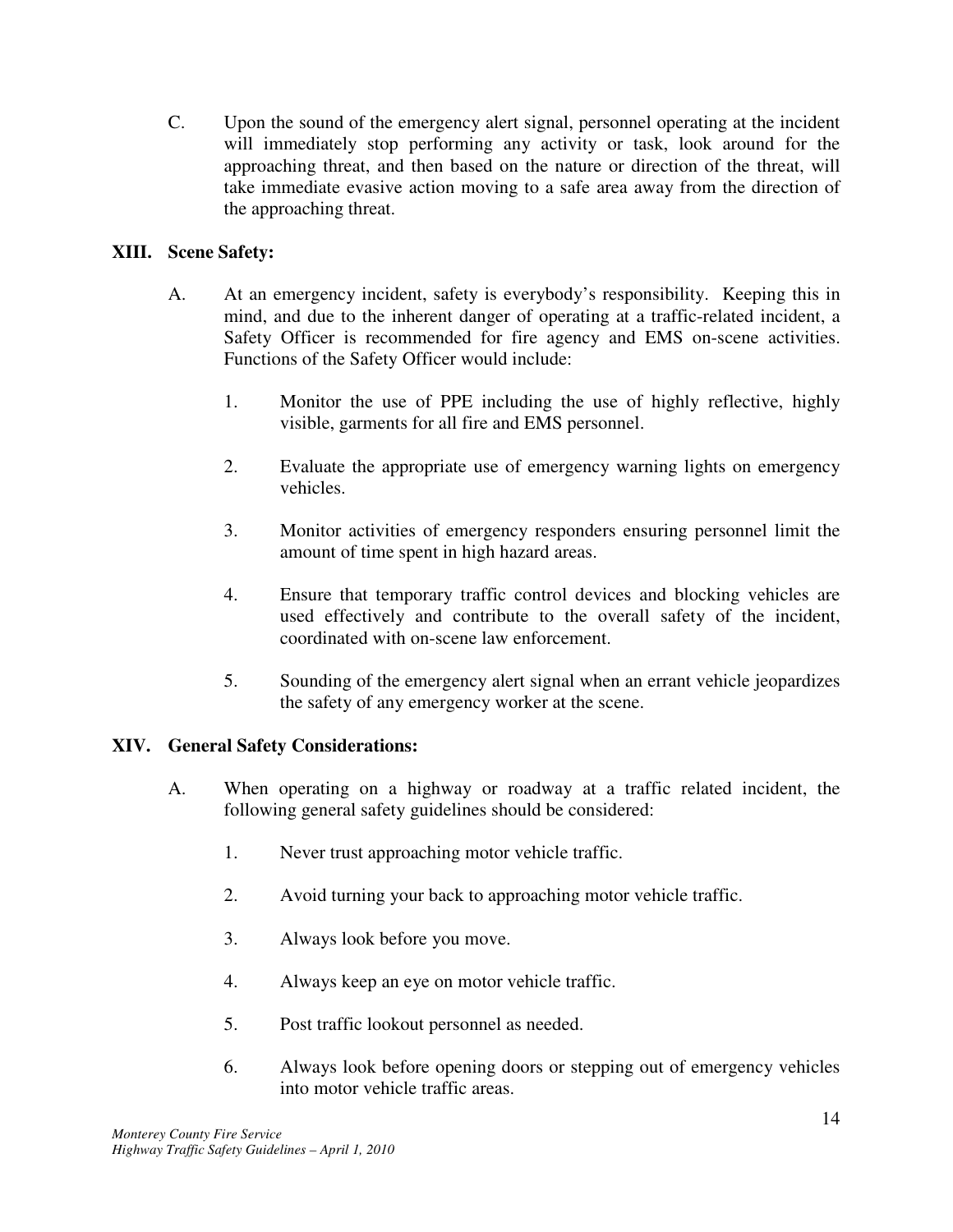- 7. If at all possible, personnel should always exit apparatus from the "shadow" side of the vehicle, away from motor vehicle traffic.
- 8. Establish an initial "block" with the first arriving emergency vehicle or fire apparatus.
- 9. If a vehicle is being used as a "block", exit the vehicle quickly and move away from vehicle to the "shadow" area.
- 10. Use extreme caution when retrieving equipment from the upstream side of apparatus and post temporary lookouts as needed.
- 11. Whenever possible, work from the shoulder side of the incident and use the road shoulder for staging and hose deployment.
- 12. Always maintain a low profile alongside the apparatus with your eyes on the approaching motor vehicle traffic direction.
- 13. Always wear the appropriate personal protective equipment when operating at a traffic-related incident including an appropriate safety helmet.
- 14. Make sure there is enough personnel and equipment at the scene, but keep the amount to a necessary minimum.
- 15. The longer you stay on the scene, the greater the risk.
- 16. The more personnel and equipment on the scene, the greater the exposure to being involved in a secondary incident.
- 17. Once your assignment is completed, consider leaving the scene as soon as possible.

#### **XV. Highly Visible, Highly Reflective Safety Apparel:**

- A. One of the guiding principles of highway traffic safety is to **"**Be Seen*."* Thus, in accordance with NFPA 1500 8.7.10 and 23 CFR 634 from the Federal Highway Administration known as the "Worker Visibility Act" effective November 24, 2008, all personnel operating at the scene of a traffic-related incident on, or near a highway with motor vehicle traffic should wear highly visible, highly reflective, safety garments with a minimum ANSI Class II certification.
	- 1. Garments may be vests, rain jackets, or coats providing they meet a minimum ANSI Class II certification.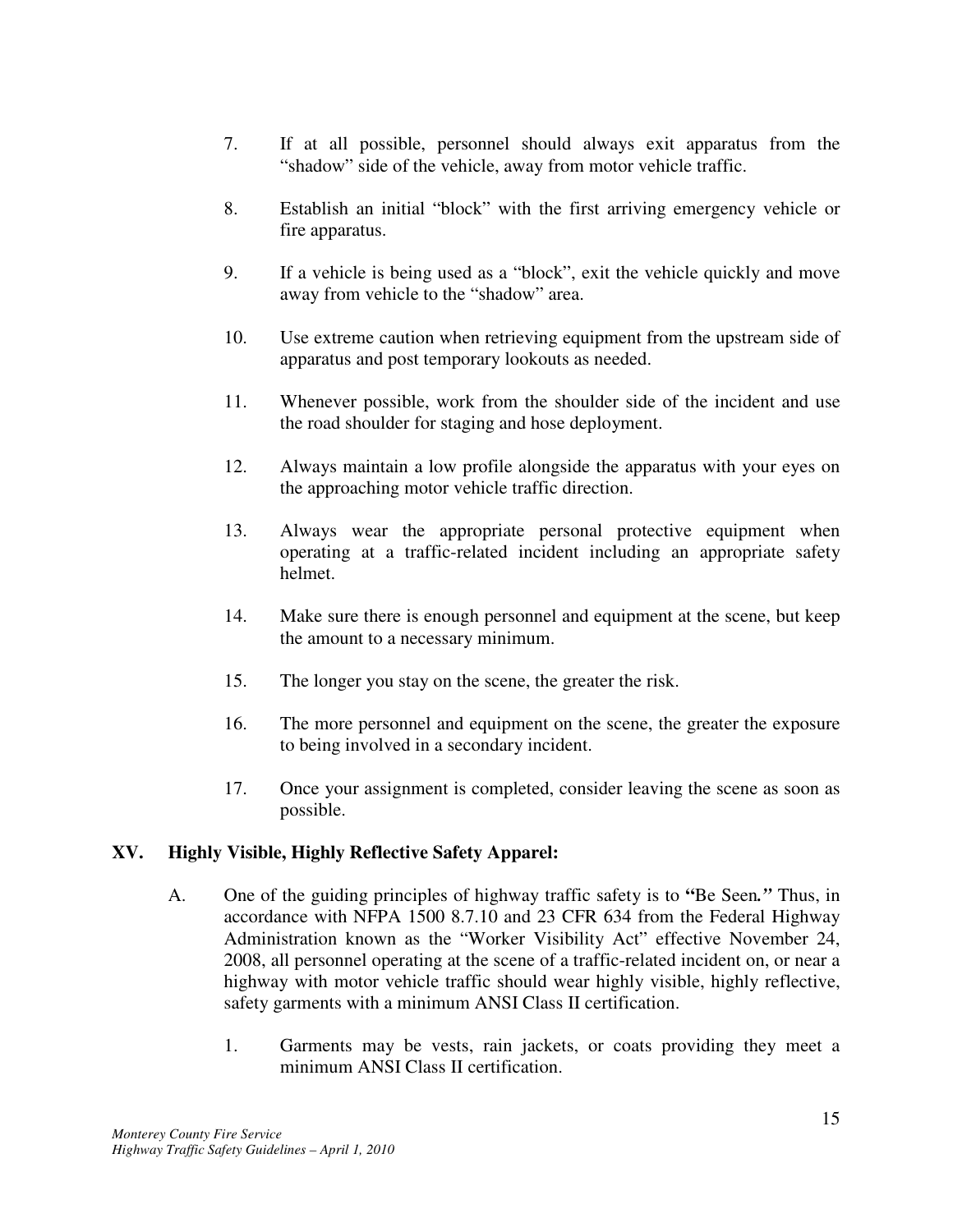B. It is recommended that safety vests are of the "public safety design" in accordance with the 2009 edition of NFPA 1901 effective January 1, 2009 that reads as follows:

> *"One traffic vest for each seating position, each vest to comply with ANSI/ISEA 207, Standard for High-Visibility Public Safety Vests, and have a five point breakaway feature that includes two at the shoulders, two at the sides, and one at the front."*

- C. In addition to being of the "public safety design," traffic safety vests should have a primary color of either orange or lime green.
- D. ANSI Class II garments should be donned prior to exiting the vehicle.
- E. ANSI Class II garments should be worn at all times when working in or near motor vehicle traffic.
	- 1. Exception: Effective with 23 CFR 634, personnel engaged in emergency operations that directly expose them to flame, fire, heat, chemicals and / or hazards materials, or a technical rescue situation are exempt from wearing the ANSI compliant vest or garment only until such time as they are no longer directly engaged in these activities. In these situations, personnel shall wear the required PPE based on the hazard absent the ANSI compliant vest or garment.
	- 2. Once personnel complete those specific activities mentioned above, personnel shall immediately don the issued ANSI compliant vest or garment.

#### **XVI. Emergency Vehicle Lighting:**

The use of emergency vehicle lighting is essential, especially in the initial stages of the trafficrelated incident, for the safety of emergency responders and persons operating at the incident, as well as road users approaching the incident. Emergency vehicle lighting however, gives warning only and provides no effective traffic control and is often confusing to road users, especially at night. Road users approaching the traffic-related incident from the opposite direction on a divided highway are often distracted by emergency vehicle lighting and slow their vehicles to look at the incident posing a hazard to themselves and others traveling in their direction. The use of emergency lights can draw attention to the emergency apparatus but also obscure the emergency personnel working at the scene.

The use of emergency vehicle lighting can be reduced if good traffic control has been established at a traffic-related incident scene. This is especially true for major traffic incidents that might involve a number of emergency vehicles. If good traffic control is established through the placement of advanced warning signs and traffic control devices to divert or detour, then public safety agencies can perform their tasks on scene with minimal emergency lighting.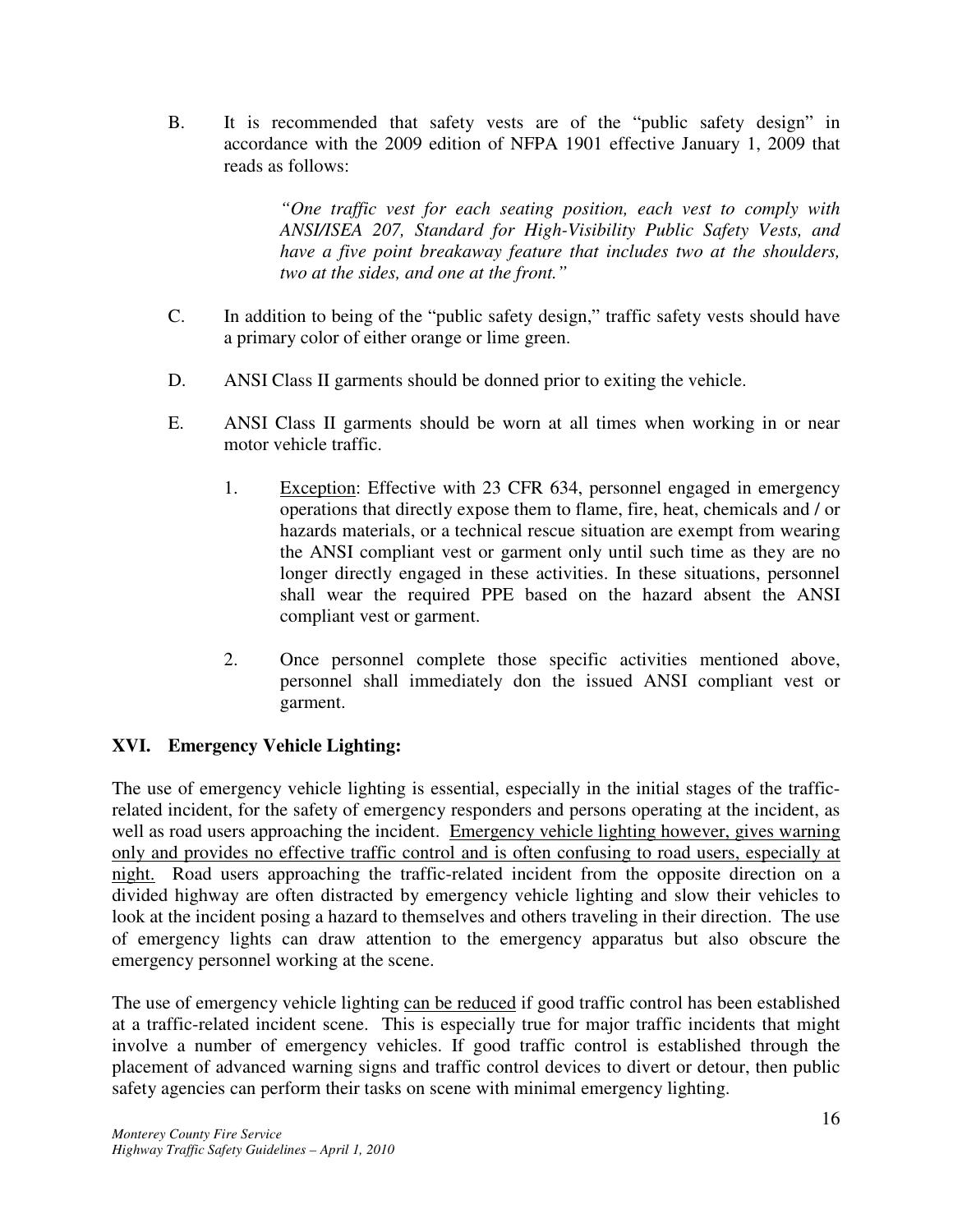- A. The following recommendations pertain to emergency vehicle lighting:
	- 1. Once arriving at the scene, all emergency vehicles should reduce the use of the emergency lights by utilizing only the flashing amber lights, 4-way flashers, or rear directional arrows or light sticks.
	- 2. Headlights should be turned off, especially during night operations.
	- 3. Adequate illumination should be provided for the actual incident scene.

#### **XVII. Recommended Minimum Equipment:**

- A. The following is the recommended minimum amount of traffic-related equipment for Monterey County fire apparatus responding to a traffic-related incident on, or near a highway with motor vehicle traffic:
	- 1. Minimum (8) traffic cones at least 18" in height, 28" in height preferred, with two reflective bands positioned near the top of the cone.
	- 2. Minimum ANSI class II rated reflective vest, or other class II rated garment for all personnel assigned to the vehicle. Each vest should be colored either orange or lime green and fashioned with a safety whistle to sound the emergency alert signal in the event that an approaching errant vehicle jeopardizes the safety of the personnel operating at the scene.
		- a. It is further recommended that the safety vest meets the "public safety design" standards as outlined in the 2009 edition of NFPA 1901 that reads as follows:

*"One traffic vest for each seating position, each vest to comply with ANSI/ISEA 207, Standard for High-Visibility Public Safety Vests, and have a five point breakaway feature that includes two at the shoulders, two at the sides, and one at the front"* 

- 3. Minimum (15) road flares with a 30-minute duration.
- 4. Flashing amber directional arrows or light sticks on rear of vehicle.
- 5. Reflective chevron striping on the rear of fire apparatus meeting the current NFPA standard for such striping.
- 6. (1) "Emergency Scene Ahead" sign in accordance with the 2007 edition of NFPA 1500 section 8.7.5 (2) meeting the design standards of the MUTCD, minimum 36" x 36" dimensions, 48" x 48" preferred, in fluorescent pink with black letters.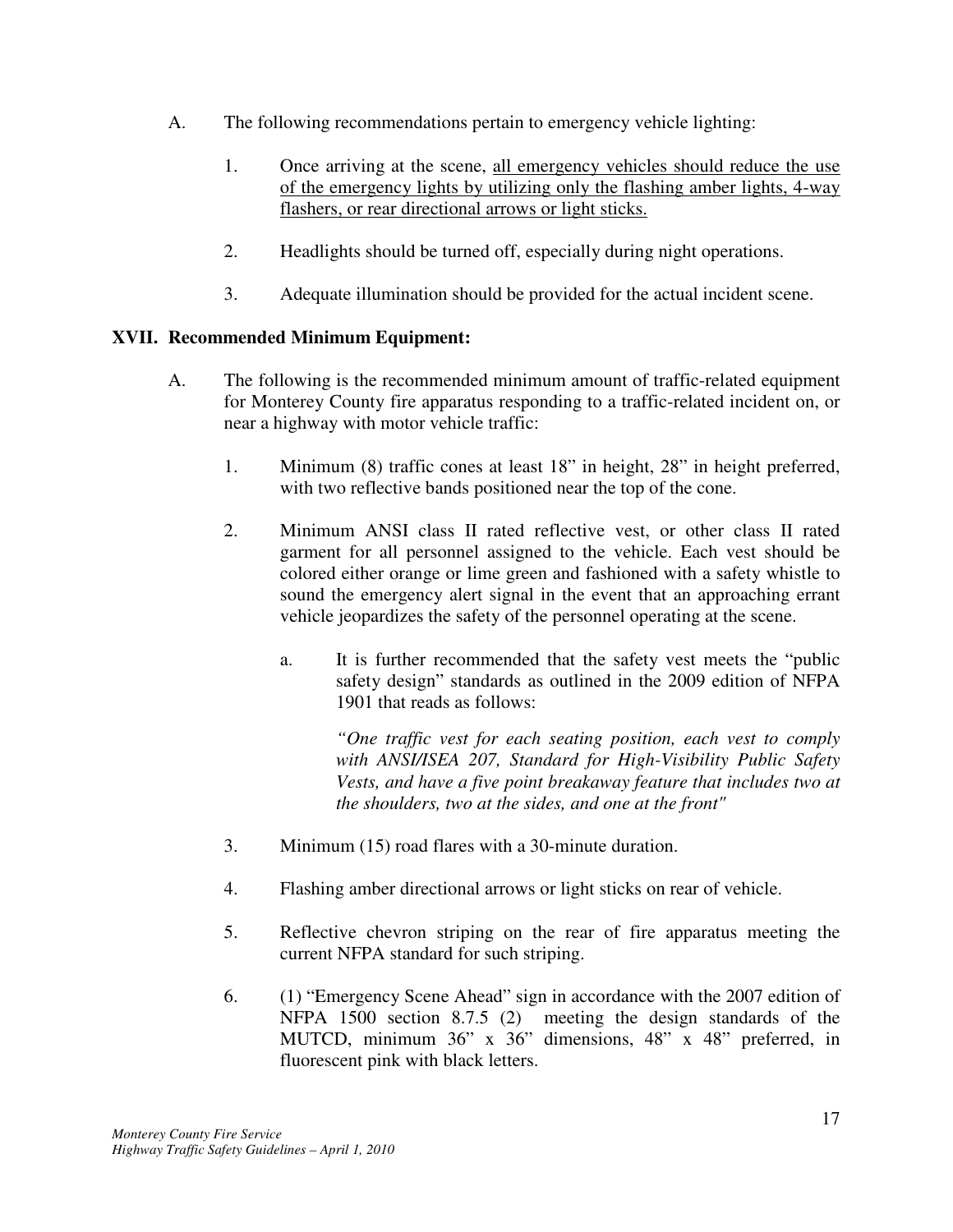- 7. (1) Hand held marine type air horn.
- 8. (2) 18" STOP/SLOW paddles, engineer grade reflective face, with minimum 6" handle.

# **XVIII. EMS Aircraft:**

A. Requesting and operations of an EMS Aircraft at a traffic-related incident shall be conducted in accordance with the County of Monterey, Emergency Medical Services Agency, *EMS Aircraft Operations,* February 1, 2009. This policy can be accessed through the Monterey County EMS Agency website at: http://www.co.monterey.ca.us/health/EMS/Default.htm

#### **XIX. Multi Casualty Incidents:**

A. Traffic-related incidents involving multiple casualties shall be conducted in accordance with the County of Monterey, Emergency Medical Services Agency, *Multiple Casualty Incident (MCI) Response Plan,* September 1, 2009. This policy can be accessed through the Monterey County EMS Agency website at: http://www.co.monterey.ca.us/health/EMS/Default.htm

# **XX. Training:**

- A. It is recommended that all public safety personnel, and other personnel, who respond to traffic-related incidents, participate in a minimum of four hours of highway traffic safety training per year. The training should include:
	- 1. Review of the "Monterey County Fire Service Highway Traffic Safety Guidelines"
	- 2. Review of the training program: "The Ten Cones of Highway Traffic Safety."
	- 3. Review of the "Highway Incident Response Survival" training program.
	- 4. Any other relevant training material on highway traffic safety.

#### **XXI. Reference Material:**

The following reference material was used in the preparation of these guidelines and may be referred to for additional information concerning highway traffic safety, or used during annual highway traffic safety refresher training:

- Emergency Traffic Control Reference Guide, 2004, MDI Traffic Control Products
- The Ten Cones of Highway Traffic Safety, VFIS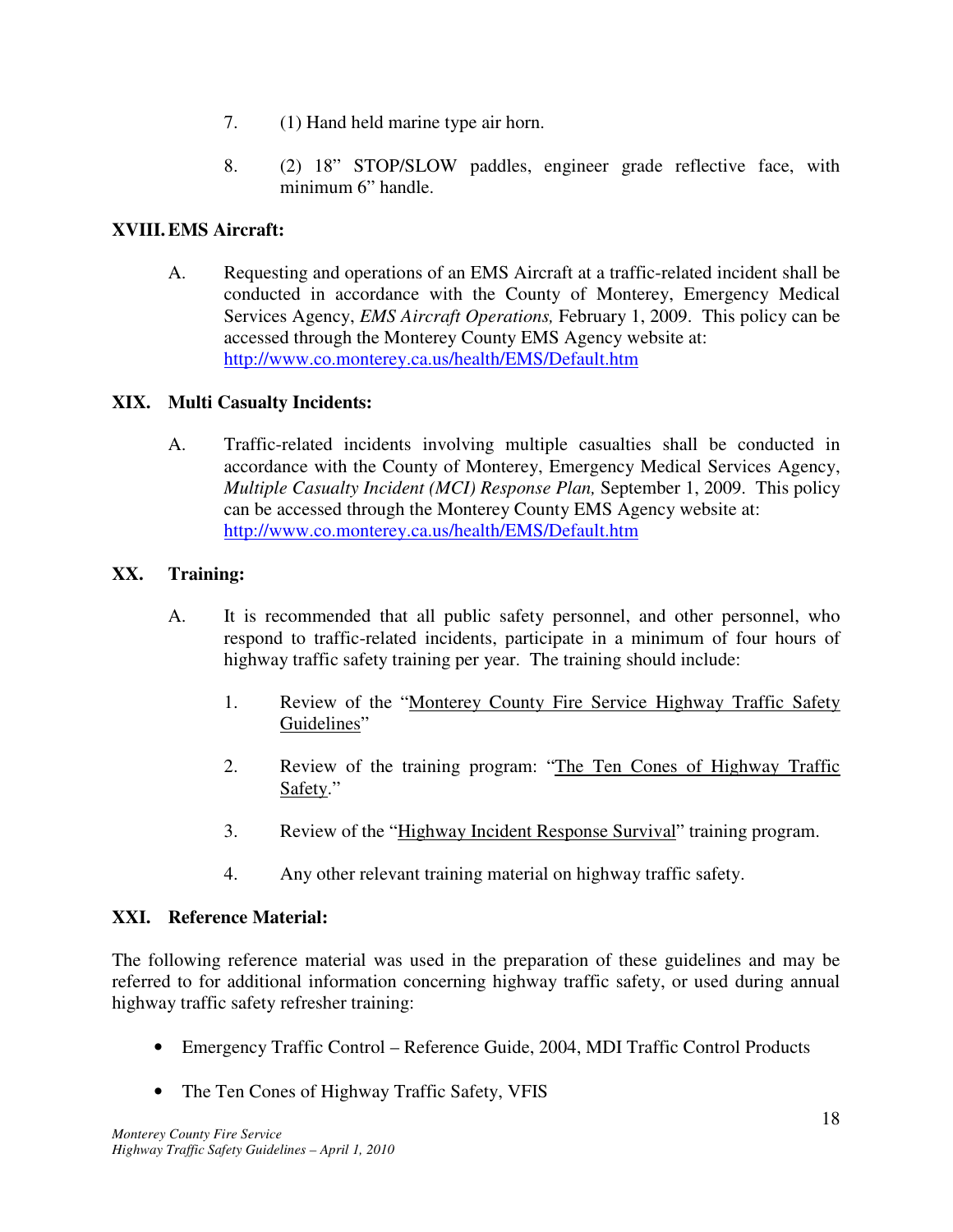- Pennsylvania Highway Incident Management A Multi Agency Approach
- Highway Incident Safety for Emergency Responders, Jack Sullivan, Emergency Responder Safety Institute.
- Safe Parking: Part 1, Ron Moore, Firehouse/October 2003
- Safe Parking: Part 2, Highway Terminology, Ron Moore, Firehouse/November 2003
- Safe Parking Part 3: Traffic-Blocking Procedures, Ron Moore, Firehouse/Dec. 2003
- Safe Parking Part 4: Personal Survival Skills, Ron Moore, Firehouse/January 2004
- Safe Parking Part 5: Special Safety Equipment, Ron Moore, Firehouse/February 2004
- Highway Incident Response Survival, Rita B. Wessel, Highway Incident Response Training Services.
- Santa Barbara City Fire Department Standard Operating Procedures, Emergency Operations – Incidents on Freeways.
- www.respondersafety.com
- U.S. Department of Transportation, Federal Highway Administration, 2003 Manual on Uniform Traffic Control Devices (MUTCD), Chapter 6i. Control of Traffic Through Traffic Incident Management Areas.
- The 2003 California Supplement of the MUTCD, California Department of Transportation,
- Title 23, Code of Federal Regulations, 655.603 Adopted by reference 2003 MUTCD
- 2007 Edition NFPA 1500 Section 8.7 "Traffic Incidents", Section A.8.7 8.7.11
- Federal Highway Administration 23 CFR 634 "Worker Visibility Act of 2008"
- USFA Traffic Incident Management Systems April 2008
- 2009 Edition NFPA 1901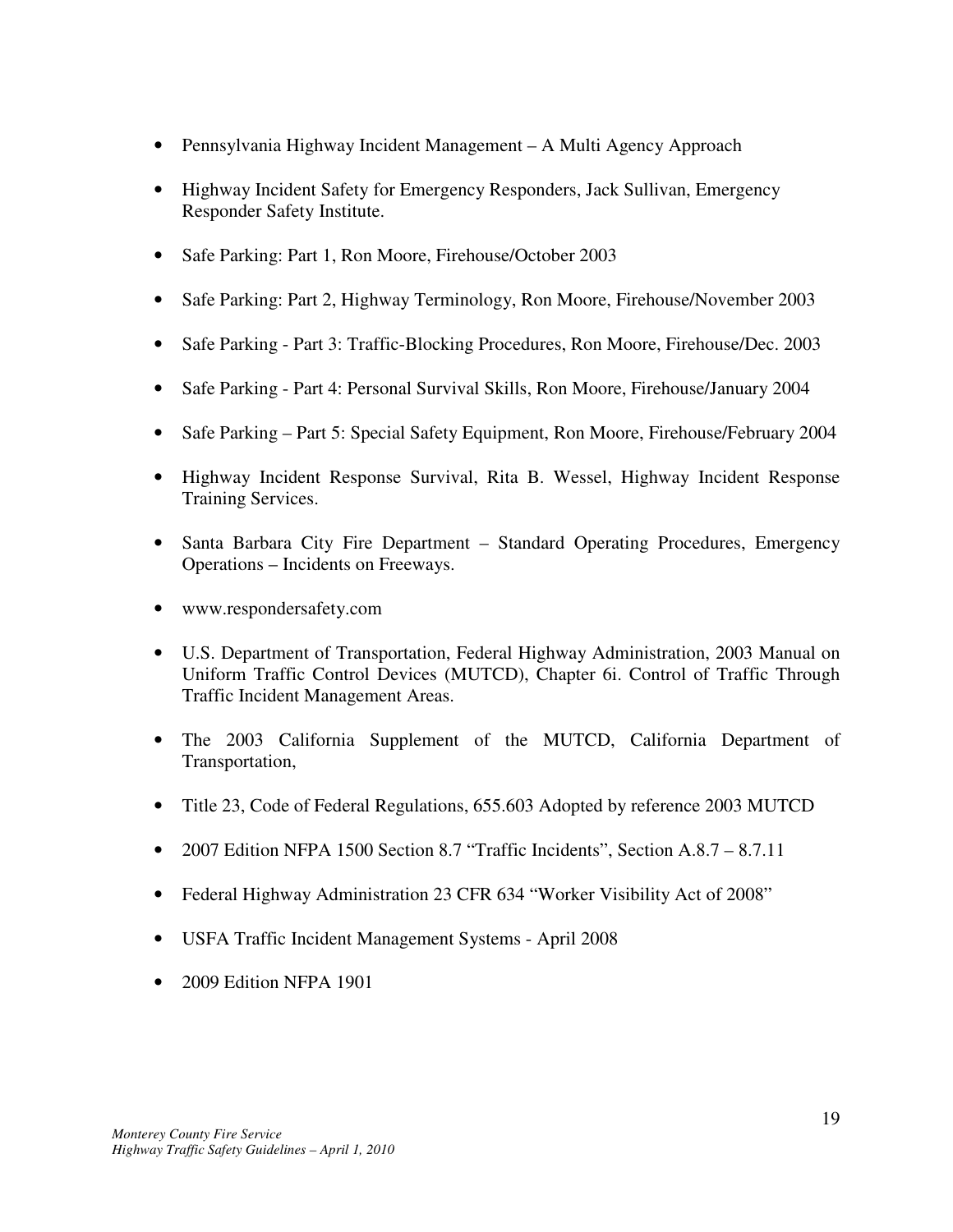#### **XXII. Diagrams:**

#### *All diagrams are for illustration only and are not to scale.*

Figure  $#1$  – Engine has "blocked right" and taken one additional lane. Engineer and pump panel are on the downstream side of the incident.



Figure  $\#2$  – Engine has "blocked right." Note the "shadow" where crews can safely operate and deploy hose lines.



Figure  $#3$  – First arriving engine has parked downstream from the incident. Second arriving engine performs a block.